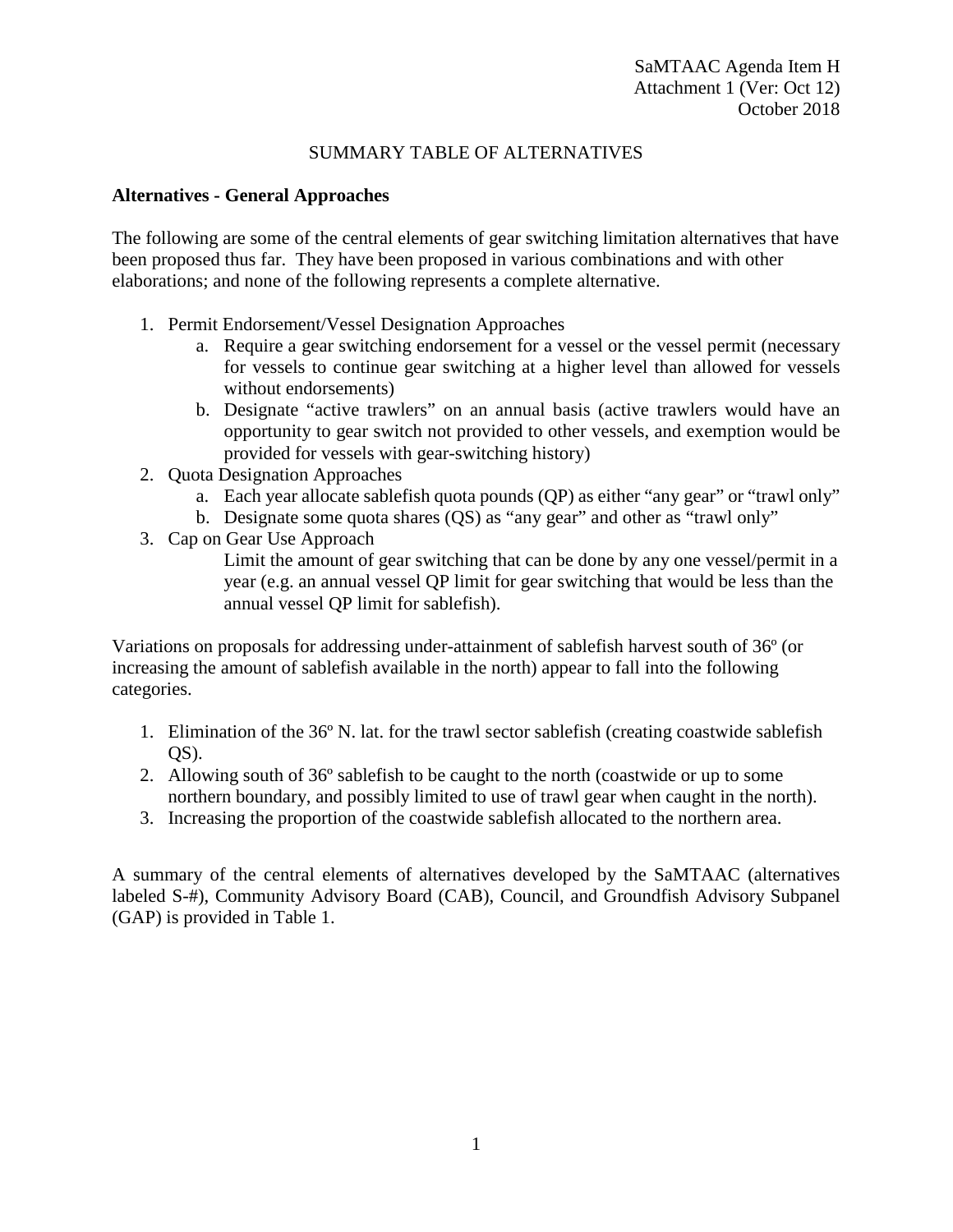<span id="page-1-0"></span>

|       | <b>Limit Number of Gear Switchers</b>                                                                                                                                                                                                                    |                                                                               |                                                                                                         |                                                                                                                                                                   |                                                                                                                                                                              |
|-------|----------------------------------------------------------------------------------------------------------------------------------------------------------------------------------------------------------------------------------------------------------|-------------------------------------------------------------------------------|---------------------------------------------------------------------------------------------------------|-------------------------------------------------------------------------------------------------------------------------------------------------------------------|------------------------------------------------------------------------------------------------------------------------------------------------------------------------------|
|       | <b>Grandfather Existing</b><br><b>Gear Switchers</b><br>(Permit, Vessel, or<br>Ownership Based).                                                                                                                                                         | <b>Active Trawler</b><br><b>Designation</b><br>(Applies to<br><b>Vessels)</b> | Cap Amount of Gear Switching by an<br><b>Entity</b><br>(Cap Not Associated with a Quota<br>Designation) | <b>Quota Designation</b><br>(Cap Fleet Gear Switching by<br><b>Designating Quota as Trawl Only</b><br>or Any Gear)                                                | <b>Control Date</b><br>and Other<br><b>Elements</b>                                                                                                                          |
|       |                                                                                                                                                                                                                                                          |                                                                               | <b>SaMTAAC Alternatives</b>                                                                             |                                                                                                                                                                   |                                                                                                                                                                              |
| $S-1$ | Default would give every vessel<br>"any-gear" and trawl-only QP.<br>Vessels/permits might be able to<br>opt-out and receive all QP as "any-<br>gear," preserving full opportunity to<br>gear switch (possible qualification<br>criteria for opting out). |                                                                               |                                                                                                         | Allocate "trawl" and "any-gear" QP<br>to vessels/permits that have not<br>opted out (proportion to be<br>determined). All QP converts to<br>"any-gear" on Sept 1. |                                                                                                                                                                              |
| $S-2$ |                                                                                                                                                                                                                                                          |                                                                               |                                                                                                         |                                                                                                                                                                   | Move 36 <sup>°</sup> line<br>to 42° for trawl<br>sector and<br>reallocate QS<br>using pre-<br>established<br>formula for<br>such a<br>change.                                |
| $S-3$ |                                                                                                                                                                                                                                                          |                                                                               |                                                                                                         |                                                                                                                                                                   | Move a<br>portion of the<br>trawl sector<br>allocation from<br>south to north<br>(i.e. increase<br>the proportion<br>of coastwide<br>sablefish<br>allocated to<br>the north) |
| $S-4$ |                                                                                                                                                                                                                                                          |                                                                               |                                                                                                         |                                                                                                                                                                   | Allow<br>Southern QP<br>to be<br>Harvested as<br>Far North as<br>42° N                                                                                                       |

Table 1. Central elements of the options for limiting gear switching (see description of proposals for complete details).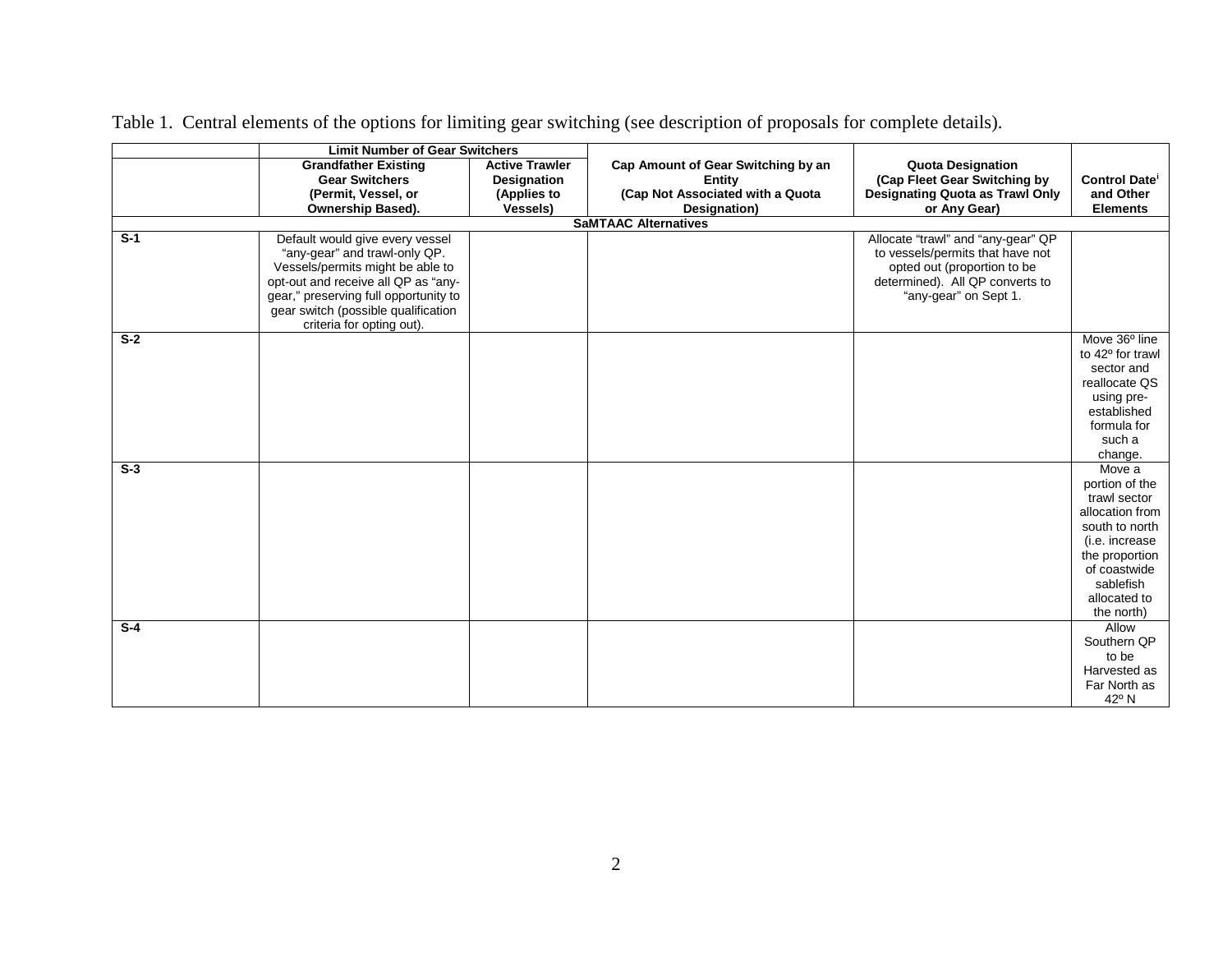| <b>Limit Number of Gear Switchers</b>                                                                                  |                                 |
|------------------------------------------------------------------------------------------------------------------------|---------------------------------|
| <b>Active Trawler</b><br><b>Grandfather Existing</b><br>Cap Amount of Gear Switching by an<br><b>Quota Designation</b> |                                 |
| <b>Gear Switchers</b><br>(Cap Fleet Gear Switching by<br><b>Entity</b><br><b>Designation</b>                           | Control Date <sup>i</sup>       |
| (Cap Not Associated with a Quota<br><b>Designating Quota as Trawl Only</b><br>(Permit, Vessel, or<br>(Applies to       | and Other                       |
| Ownership Based).<br><b>Vessels)</b><br>or Any Gear)<br>Designation)                                                   | <b>Elements</b>                 |
| $S-5$<br>Each vessel's limit is the greater of previous<br>Fixed gear participation history                            | Control Date                    |
| exemption: vessels whose owners<br>year trawl catch (maximum of 1.5%), a limit                                         |                                 |
| do not own QS qualify based on<br>for vessels with a fixed gear participation                                          |                                 |
| history of vessel landings.<br>history exemption (starting at 1.5%, phases                                             |                                 |
| Fixed gear participation history<br>out over 6 years), or a limit for those with                                       |                                 |
| and QS ownership history<br>fixed gear participation history and QS                                                    |                                 |
| exemption: vessel owners with QS<br>ownership exemption (maximum of 2.6%).                                             |                                 |
| qualify based on that ownership<br>These limits will be adjusted annually to keep                                      |                                 |
| (majority ownership rule) and<br>fleet within an aggregate fleet gear switching                                        |                                 |
| vessel history of gear-switched<br>limit. The aggregate fleet limit starts at 25%                                      |                                 |
| and phases down to 15%.<br>landings.                                                                                   |                                 |
| $S-6$<br>Person receives a gear switching                                                                              | <b>Control Date</b>             |
| exemption based on owning an LE                                                                                        |                                 |
| permit and trawl QS continuously                                                                                       |                                 |
| since control date and having used                                                                                     |                                 |
| that permit and QS to gear switch                                                                                      |                                 |
| prior to the control date.                                                                                             |                                 |
| $S-7$                                                                                                                  | As a 5-7 year                   |
|                                                                                                                        | experiment,                     |
|                                                                                                                        | designate                       |
|                                                                                                                        | southern QP<br>as: 1/3          |
|                                                                                                                        |                                 |
|                                                                                                                        | southern only<br>(restricted to |
|                                                                                                                        | south of $36^\circ$ );          |
|                                                                                                                        | 1/3 central/                    |
|                                                                                                                        | southern CA                     |
|                                                                                                                        | (restricted to                  |
|                                                                                                                        | south of 40°                    |
|                                                                                                                        | $10$ '); $1/3$                  |
|                                                                                                                        | coastwide (no                   |
|                                                                                                                        | restrictions)                   |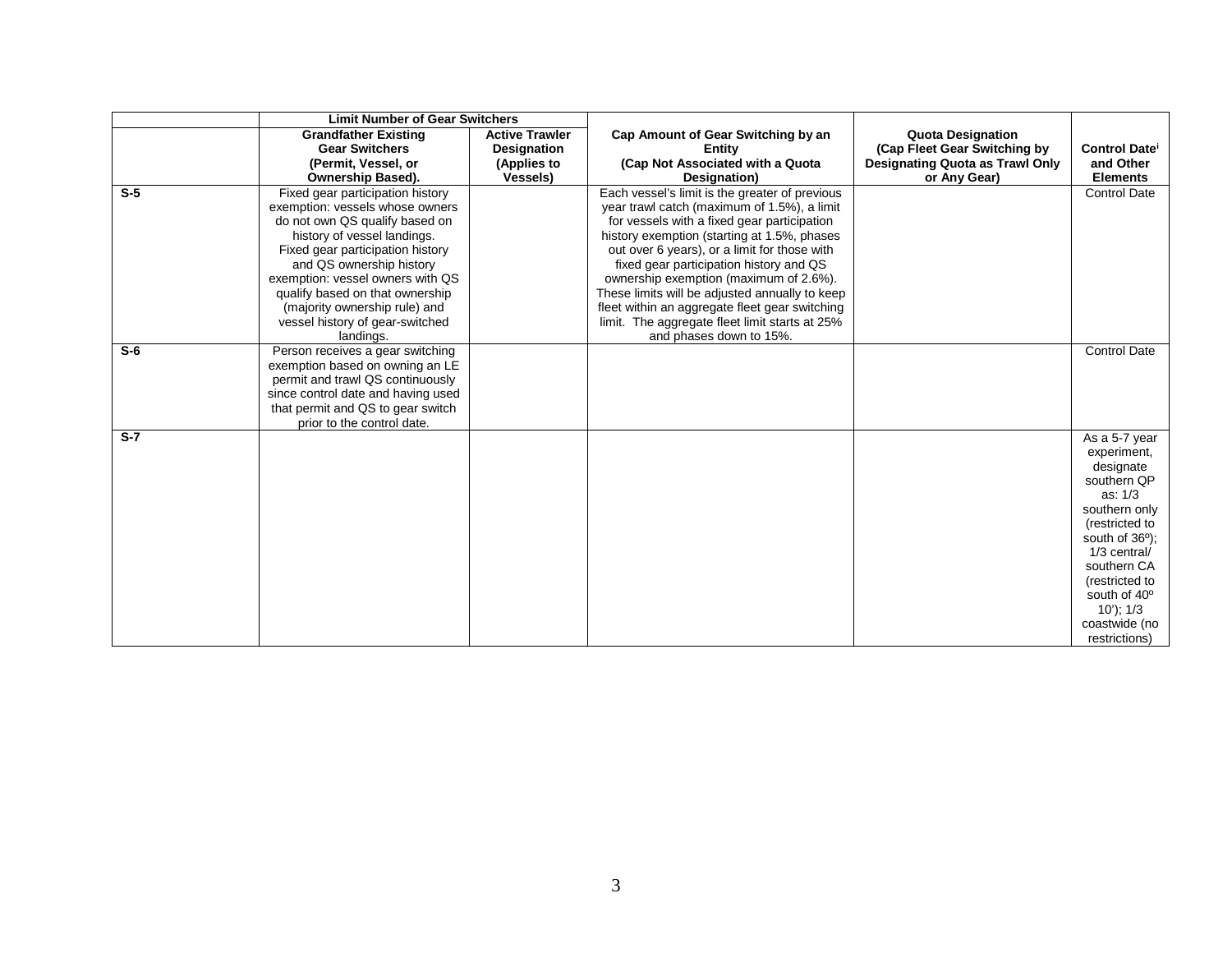|                                                                             | <b>Limit Number of Gear Switchers</b>                                                                                                                                                                                                                                                 |                                                                                                       |                                                                                                                                                                                                                                                                                                                                                                                                                                                                                                                                                                                       |                                                                                                                    |                                                                                                                                                                                                                                                                                                                                                                                                             |
|-----------------------------------------------------------------------------|---------------------------------------------------------------------------------------------------------------------------------------------------------------------------------------------------------------------------------------------------------------------------------------|-------------------------------------------------------------------------------------------------------|---------------------------------------------------------------------------------------------------------------------------------------------------------------------------------------------------------------------------------------------------------------------------------------------------------------------------------------------------------------------------------------------------------------------------------------------------------------------------------------------------------------------------------------------------------------------------------------|--------------------------------------------------------------------------------------------------------------------|-------------------------------------------------------------------------------------------------------------------------------------------------------------------------------------------------------------------------------------------------------------------------------------------------------------------------------------------------------------------------------------------------------------|
|                                                                             | <b>Grandfather Existing</b><br><b>Gear Switchers</b><br>(Permit, Vessel, or<br>Ownership Based).                                                                                                                                                                                      | <b>Active Trawler</b><br><b>Designation</b><br>(Applies to<br><b>Vessels)</b>                         | Cap Amount of Gear Switching by an<br>Entity<br>(Cap Not Associated with a Quota<br>Designation)                                                                                                                                                                                                                                                                                                                                                                                                                                                                                      | <b>Quota Designation</b><br>(Cap Fleet Gear Switching by<br><b>Designating Quota as Trawl Only</b><br>or Any Gear) | Control Date <sup>i</sup><br>and Other<br><b>Elements</b>                                                                                                                                                                                                                                                                                                                                                   |
| S-8 (Somer,<br>combination of CAB-<br>B, CAB-D, S-5 plus<br>sunset option). | Vessels could qualify for a gear<br>switching exemption based on<br>gear switching history prior to<br>control date. The vessel<br>exemption is:<br>Opt 1, nontransferable.<br>Opt 2, transferable one time.<br>Opt 3, transfers with the vessel<br>until it leave the trawl fishery. | Vessels meeting a<br>qualifying<br>requirement<br>would receive an<br>"Active Trawler<br>Designation" | Annual vessel gear switching limit for active<br>trawlers and exempted vessels (e.g. 1.5%).<br>Exempted vessel limit: Opt 1: maximum<br>percent of allocation gears switched up to<br>control date; Opt 2, some proportion of the<br>outcome from Opt 1 (e.g. 80%).<br><b>Sunset Options</b><br>Sunset Opt 1, No sunset.<br>Sunset Opt 2, (exempted vessels only):<br>Subopt a, taper the gear switching limits<br>down to zero in year 10.<br>Suptopt b, end the limit in year 10 (no taper)<br>Sunset.<br>Opt 3 (exempted and active trawl vessels):<br>(same suboptions as Opt 1). |                                                                                                                    | Control date                                                                                                                                                                                                                                                                                                                                                                                                |
| S-9 (Dooley, new alt)                                                       | Vessels could qualify for a gear<br>switching exemption based on<br>gear switching history prior to<br>control date (north of 36°).<br>Consider limits on transferability.                                                                                                            | Vessels meeting a<br>qualifying<br>requirement<br>would receive an<br>"Active Trawler<br>Designation" | Annual vessel gear switching limit for active<br>trawlers is<br>Opt 1: Number of sablefish lbs<br>trawled in previous year.<br>Opt 2: Some constant value (same<br>for all active trawlers)<br>Annual vessel gear switching limit for exempt<br>vessels:<br>Opt 1, Highest annual lbs prior to control<br>date.<br>Opt 2, Average annual llbs prior to control<br>date.<br>Opt 3, Opt 1 or 2 reduced by some percent<br>Also consider a sunset.<br>Annual limit might be expressed as a percent<br>of the annual vessel QP cap with an upper<br>limit.                                |                                                                                                                    | Opt 1, Status<br>quo south of<br>$36^{\circ}$ line.<br>Opt 2, Allow a<br>percent of<br>southern QP<br>to be fished<br>north to 42 <sup>o</sup><br>with trawl gear<br>(percent<br>based on<br>unused<br>southern<br>allocation plus<br>previous year<br>usage of<br>southern<br>pounds in the<br>north).<br>Variations:<br>Limit allow<br>coastwide<br>use. Reduce<br>the percent<br>allowed to go<br>north. |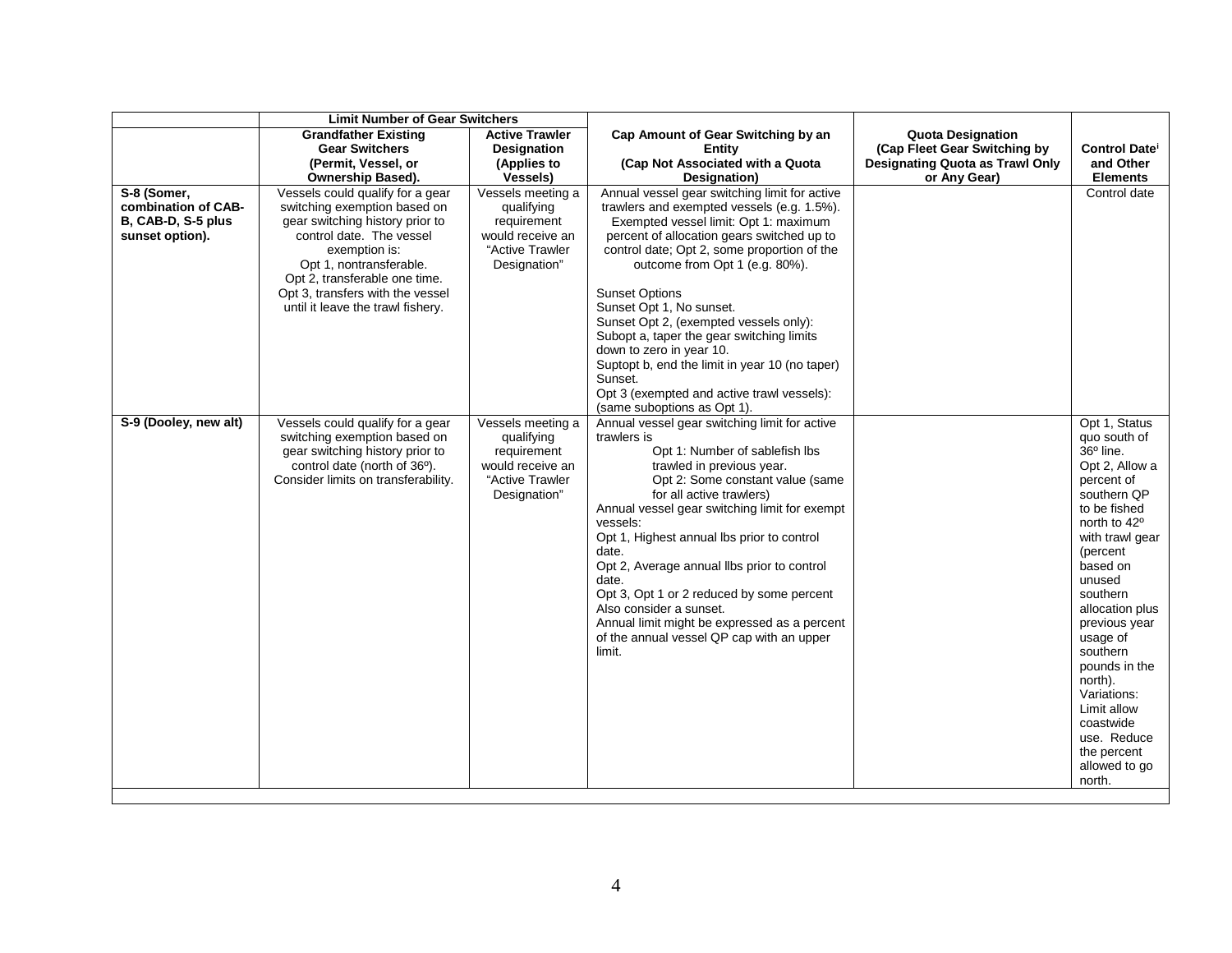|                                    | <b>Limit Number of Gear Switchers</b>                     |                       |                                                 |                                        |                                   |  |
|------------------------------------|-----------------------------------------------------------|-----------------------|-------------------------------------------------|----------------------------------------|-----------------------------------|--|
|                                    | <b>Grandfather Existing</b>                               | <b>Active Trawler</b> | Cap Amount of Gear Switching by an              | <b>Quota Designation</b>               |                                   |  |
|                                    | <b>Gear Switchers</b>                                     | <b>Designation</b>    | Entity                                          | (Cap Fleet Gear Switching by           | Control Date <sup>i</sup>         |  |
|                                    | (Permit, Vessel, or                                       | (Applies to           | (Cap Not Associated with a Quota                | <b>Designating Quota as Trawl Only</b> | and Other                         |  |
|                                    | Ownership Based).                                         | Vessels)              | Designation)                                    | or Any Gear)                           | <b>Elements</b>                   |  |
| <b>CAB - Proposal A</b>            | Qualify trawl limited entry permit                        | <b>No</b>             | Annual vessel QP limit for vessels with a       | No                                     | <b>Control Date</b>               |  |
|                                    | (LEP) for a gear switching                                |                       | GSE LEP <sup>ii</sup>                           |                                        |                                   |  |
|                                    | endorsement (GSE) based on                                |                       | No gear switching for non-qualified entities    |                                        |                                   |  |
|                                    | gear switching history.                                   |                       |                                                 |                                        |                                   |  |
| <b>CAB - Proposal B</b>            | Qualify LEP for GSE based on                              | No                    | Limit each GSE LEP to its maximum historic      | <b>No</b>                              | <b>Control Date</b>               |  |
|                                    | gear switching history.                                   |                       | catch, transferable with the permit             |                                        |                                   |  |
|                                    |                                                           |                       | (poundage or QS percent)iii                     |                                        |                                   |  |
|                                    |                                                           |                       | No gear switching for non-qualified entities.   |                                        |                                   |  |
| <b>CAB - Proposal C</b>            | Qualify LEP for GSE based on                              | $\overline{N}$        | 70 % of the annual vessel QP limit for          |                                        | <b>Control Date</b>               |  |
|                                    | gear switching history.                                   |                       | vessels with a GSE LEP.                         |                                        | Allow                             |  |
|                                    |                                                           |                       | No gear switching for non-qualified entities.   |                                        | southern                          |  |
|                                    |                                                           |                       |                                                 |                                        | sablefish                         |  |
|                                    |                                                           |                       |                                                 |                                        | quota to be                       |  |
|                                    |                                                           |                       |                                                 |                                        | fished north of<br>36°N. Lat. but |  |
|                                    |                                                           |                       |                                                 |                                        | only with trawl                   |  |
|                                    |                                                           |                       |                                                 |                                        | gear.                             |  |
| <b>CAB - Proposal D</b>            | Vessels meeting a qualifying                              | Each year,            | Annual vessel QP limit for active trawlers      | Each year, every QS holder would       | <b>Control Date</b>               |  |
|                                    | requirement would receive an                              | designate active      | and exempted vessels                            | receive 80% of their QP as trawl       |                                   |  |
|                                    | "Active Trawler Designation" that                         | trawlers based on     | (grandfathered existing gear switchers).        | only and 20% as trawl or fixed         |                                   |  |
|                                    | continues until 50% of the vessel's                       | previous year.        |                                                 | gear. <sup>iv</sup>                    |                                   |  |
|                                    | ownership changes.                                        |                       | No gear switching for other entities            |                                        |                                   |  |
| <b>CAB - Proposal D</b>            | Same as Prop D                                            | Same as Prop D        | Same as Prop D                                  | Each year, every QS holder would       | <b>Control Date</b>               |  |
| (modification)                     |                                                           |                       |                                                 | receive 85% of their QP as trawl only  |                                   |  |
|                                    | (Note that under this modification the vessel receives    |                       |                                                 | and 15% as trawl or fixed gear, except |                                   |  |
|                                    | the "Active Trawl Designation" but the QS owners with a   |                       |                                                 | QS owners with vessels that caught at  |                                   |  |
|                                    | link to a vessel would qualify for receiving 50% of their |                       |                                                 | least half their QS with fixed gear    |                                   |  |
|                                    | QS as eligible for any gear, as specified two columns to  |                       |                                                 | (2011-2016) would receive 50% of       |                                   |  |
|                                    | the left)                                                 |                       |                                                 | their QP as trawl or fixed gear. v     |                                   |  |
| <b>CAB - Proposal E</b>            | Exemption for gear switching                              | <b>No</b>             | For exempted vessels: Annual vessel QP          |                                        | <b>Control Date</b>               |  |
|                                    | vessels.                                                  |                       | limit. For entities owning at least 0.15%       |                                        | Allow                             |  |
|                                    |                                                           |                       | sablefish QS prior to the control date and      |                                        | southern                          |  |
|                                    |                                                           |                       | with common ownership between the QS            |                                        | sablefish                         |  |
|                                    |                                                           |                       | account and the vessel: a gear switching cap    |                                        | quota to be                       |  |
|                                    |                                                           |                       | of twice the amount of sablefish QS owned.      |                                        | fished north of                   |  |
|                                    |                                                           |                       | For all others: a 0.3% cap for sablefish north. |                                        | 36°N. Lat. but                    |  |
|                                    |                                                           |                       |                                                 |                                        | only with trawl                   |  |
|                                    |                                                           |                       |                                                 |                                        | gear.                             |  |
| <b>CAB - Proposal F</b>            | Vessels in the trawl sector (including                    | No.                   | Not specified                                   | Reserve quota for trawl permits.       | <b>Control Date</b>               |  |
|                                    | gear switching vessels) receive a                         |                       | (implies at least the annual vessel QP limit)   |                                        |                                   |  |
|                                    | gear switching designation.                               |                       |                                                 |                                        | Eliminate the                     |  |
|                                    | Vessels newly entering the fishery                        |                       |                                                 |                                        | $36^{\circ}$ N. lat. line         |  |
|                                    | would not be able to gear switch.                         |                       |                                                 |                                        | for trawl.                        |  |
| <b>Council Options (Sept 2017)</b> |                                                           |                       |                                                 |                                        |                                   |  |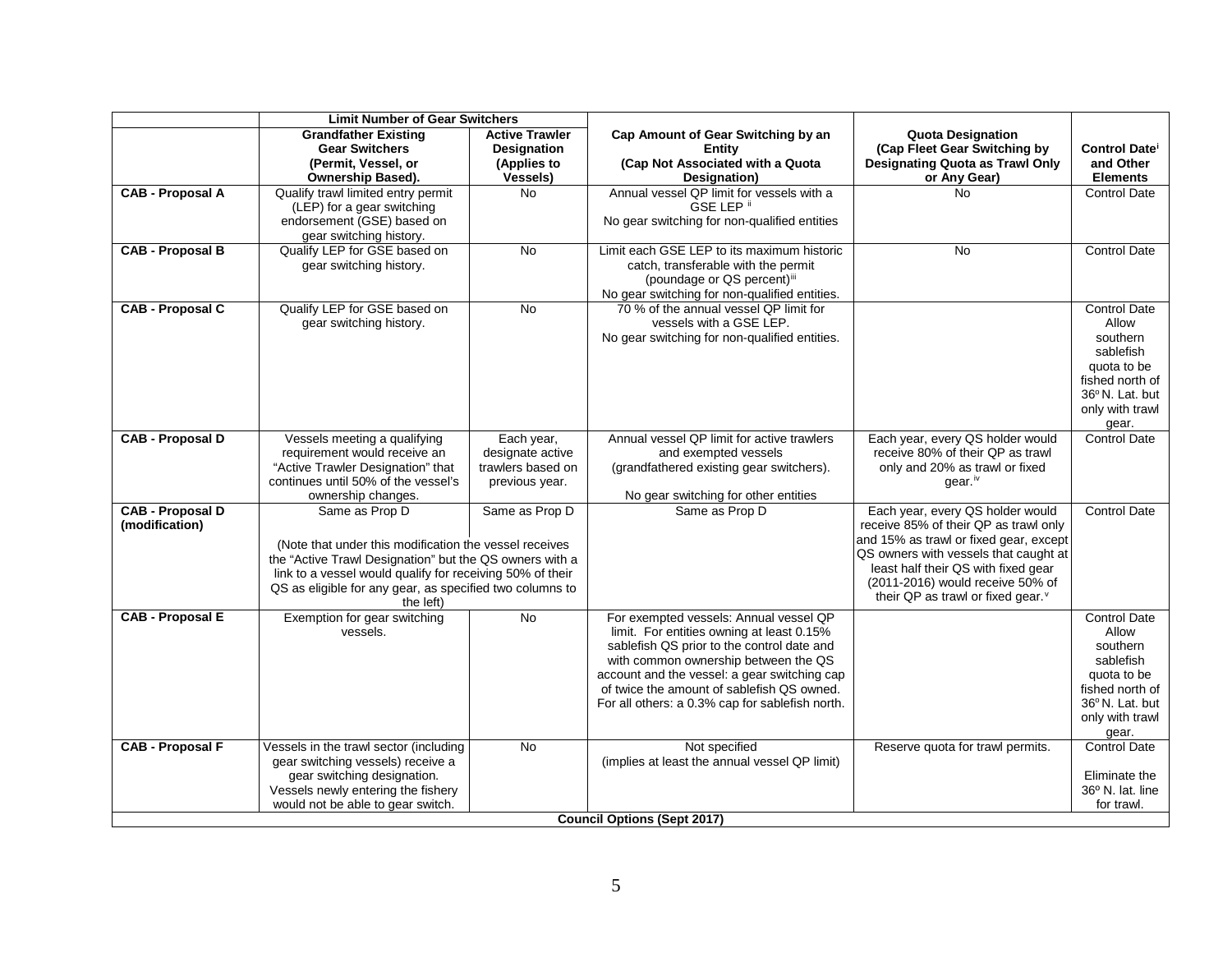<span id="page-5-4"></span><span id="page-5-3"></span><span id="page-5-2"></span><span id="page-5-1"></span><span id="page-5-0"></span>

|                                                                                       | <b>Limit Number of Gear Switchers</b>                                                            |                                                                                |                                                                                                                                                                                                         |                                                                                                                                                                      |                                                           |
|---------------------------------------------------------------------------------------|--------------------------------------------------------------------------------------------------|--------------------------------------------------------------------------------|---------------------------------------------------------------------------------------------------------------------------------------------------------------------------------------------------------|----------------------------------------------------------------------------------------------------------------------------------------------------------------------|-----------------------------------------------------------|
|                                                                                       | <b>Grandfather Existing</b><br><b>Gear Switchers</b><br>(Permit, Vessel, or<br>Ownership Based). | <b>Active Trawler</b><br><b>Designation</b><br>(Applies to<br><b>Vessels</b> ) | Cap Amount of Gear Switching by an<br><b>Entity</b><br>(Cap Not Associated with a Quota<br>Designation)                                                                                                 | <b>Quota Designation</b><br>(Cap Fleet Gear Switching by<br><b>Designating Quota as Trawl Only</b><br>or Any Gear)                                                   | Control Date <sup>i</sup><br>and Other<br><b>Elements</b> |
| Council-<br>Interpretation<br>1 <sup>vi</sup>                                         |                                                                                                  |                                                                                |                                                                                                                                                                                                         | QP Designation ("any gear" and<br>"trawl-only"; no QS designation).<br>Each year allocate QP with these<br>designations to QS holders (similar<br>to CAB Proposal D) |                                                           |
| Council -<br>Interpretation 2                                                         |                                                                                                  |                                                                                |                                                                                                                                                                                                         | QS Designation ("any gear" and<br>"trawl-only"). Method of allocating<br>QS to be determined.                                                                        |                                                           |
|                                                                                       |                                                                                                  |                                                                                | <b>GAP Options September 2017</b>                                                                                                                                                                       |                                                                                                                                                                      |                                                           |
| GAP 1 (no action)                                                                     |                                                                                                  |                                                                                |                                                                                                                                                                                                         |                                                                                                                                                                      |                                                           |
| GAP 2: Control Date<br>Only                                                           |                                                                                                  |                                                                                |                                                                                                                                                                                                         |                                                                                                                                                                      | Control date<br>only                                      |
| GAP 3: Gear Switching<br>Endorsements.                                                | See CAB proposals A and B.                                                                       |                                                                                |                                                                                                                                                                                                         |                                                                                                                                                                      | <b>Control Date</b>                                       |
| GAP 4: Nontrawl gear<br>use QP limit = $50\%$ of<br>vessel QP use limit.              | See CAB proposal C (except GAP<br>recommended 50%).                                              |                                                                                |                                                                                                                                                                                                         |                                                                                                                                                                      | <b>Control Date</b>                                       |
| GAP 5: Gear<br>designated QP<br>allocated each year to<br>all sablefish QS<br>holders | See CAB Proposal D                                                                               |                                                                                |                                                                                                                                                                                                         |                                                                                                                                                                      | <b>Control Date</b>                                       |
| GAP 6; Soft Cap <sup>vii</sup>                                                        | Establish a qualifying requirement<br>for participants eligible to gear<br>switch.               |                                                                                | Establish a target for the desired amount of<br>gear switching then set a gear-switching<br>annual vessel QP limit for qualified vessels,<br>such that modelling shows the target would<br>be achieved. |                                                                                                                                                                      | <b>Control Date</b>                                       |
| GAP 7(a) <sup>viii</sup> Phase-out<br>all gear switching                              |                                                                                                  |                                                                                |                                                                                                                                                                                                         | (Method for limiting gear switching<br>not yet specified)                                                                                                            |                                                           |
| GAP 7(b): Phase-out<br>gear switching, except<br>for designated active<br>trawlers    |                                                                                                  | Required to gear<br>switch                                                     |                                                                                                                                                                                                         | (Method for limiting gear switching<br>not yet specified)                                                                                                            |                                                           |

<sup>&</sup>lt;sup>i</sup> Use of a control date is specified in the alternative or highly likely.

 $\overline{a}$ 

 $\mu$ <sup>ii</sup> For sablefish north of 36° N. latitude the current annual vessel QP limit is 4.5%. A determination needs to be made as to the status of other species under the gear switching limit, e.g. lingcod.

iii The written version of the proposal references caps based on QP but the proponent has indicated that this might be interpreted as a percentage based cap.

<sup>&</sup>lt;sup>iv</sup> The percentage allocated as fixed gear QP could also be tapered off, for example, starting at 28% and reduce by 2% a year until 16% is reached.

<sup>&</sup>lt;sup>v</sup> The opportunity for a QS owner to receive 50% as trawl or fixed gear QP would apply only to those QS that were owned as of the control date.